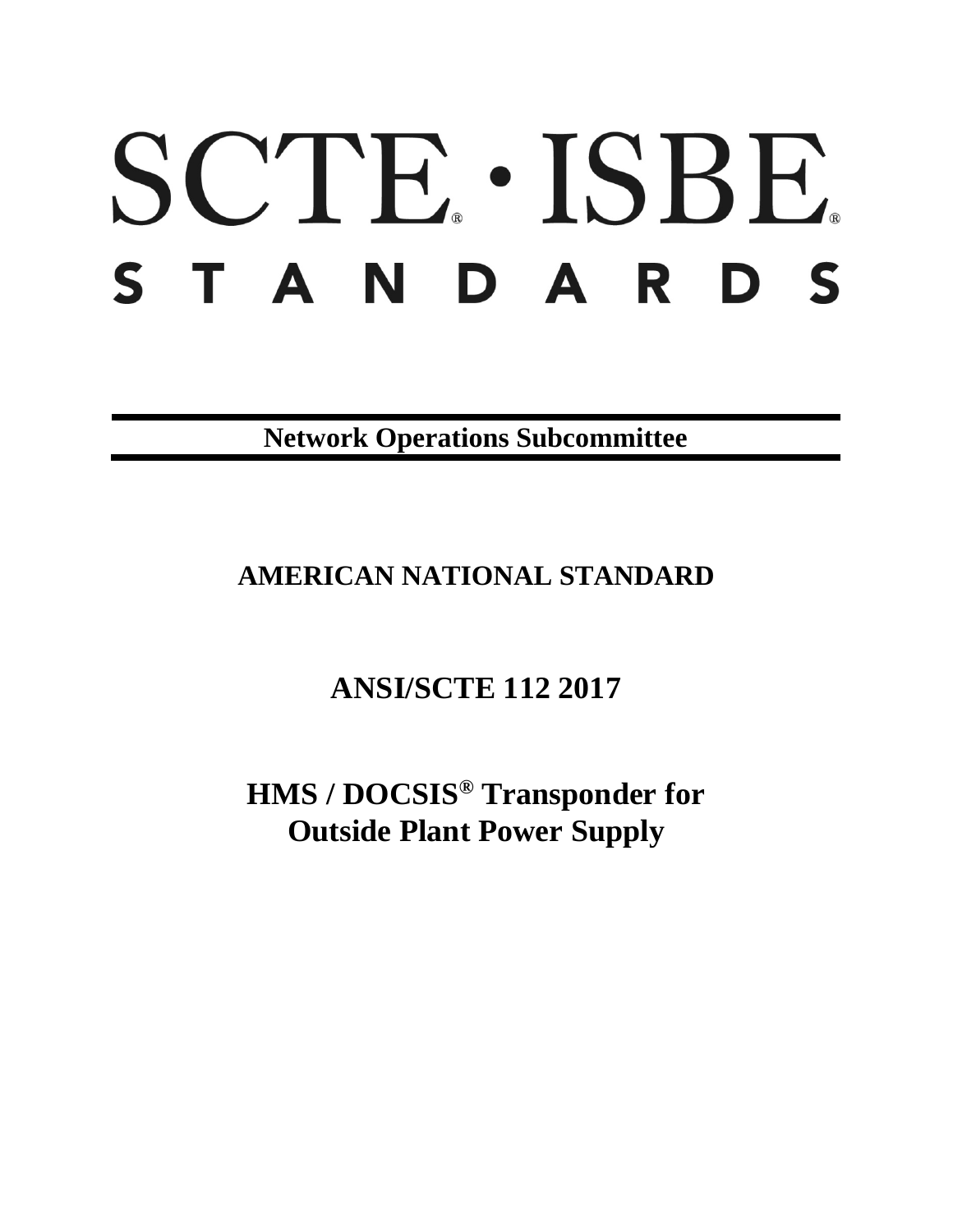#### **NOTICE**

The Society of Cable Telecommunications Engineers (SCTE) / International Society of Broadband Experts (ISBE) Standards and Operational Practices (hereafter called "documents") are intended to serve the public interest by providing specifications, test methods and procedures that promote uniformity of product, interchangeability, best practices and ultimately the longterm reliability of broadband communications facilities. These documents shall not in any way preclude any member or non-member of SCTE•ISBE from manufacturing or selling products not conforming to such documents, nor shall the existence of such standards preclude their voluntary use by those other than SCTE•ISBE members.

SCTE•ISBE assumes no obligations or liability whatsoever to any party who may adopt the documents. Such adopting party assumes all risks associated with adoption of these documents, and accepts full responsibility for any damage and/or claims arising from the adoption of such documents.

Attention is called to the possibility that implementation of this document may require the use of subject matter covered by patent rights. By publication of this document, no position is taken with respect to the existence or validity of any patent rights in connection therewith. SCTE•ISBE shall not be responsible for identifying patents for which a license may be required or for conducting inquiries into the legal validity or scope of those patents that are brought to its attention.

Patent holders who believe that they hold patents which are essential to the implementation of this document have been requested to provide information about those patents and any related licensing terms and conditions. Any such declarations made before or after publication of this document are available on the SCTE•ISBE web site at [http://www.scte.org.](http://www.scte.org/)

All Rights Reserved

© Society of Cable Telecommunications Engineers, Inc. 2017 140 Philips Road Exton, PA 19341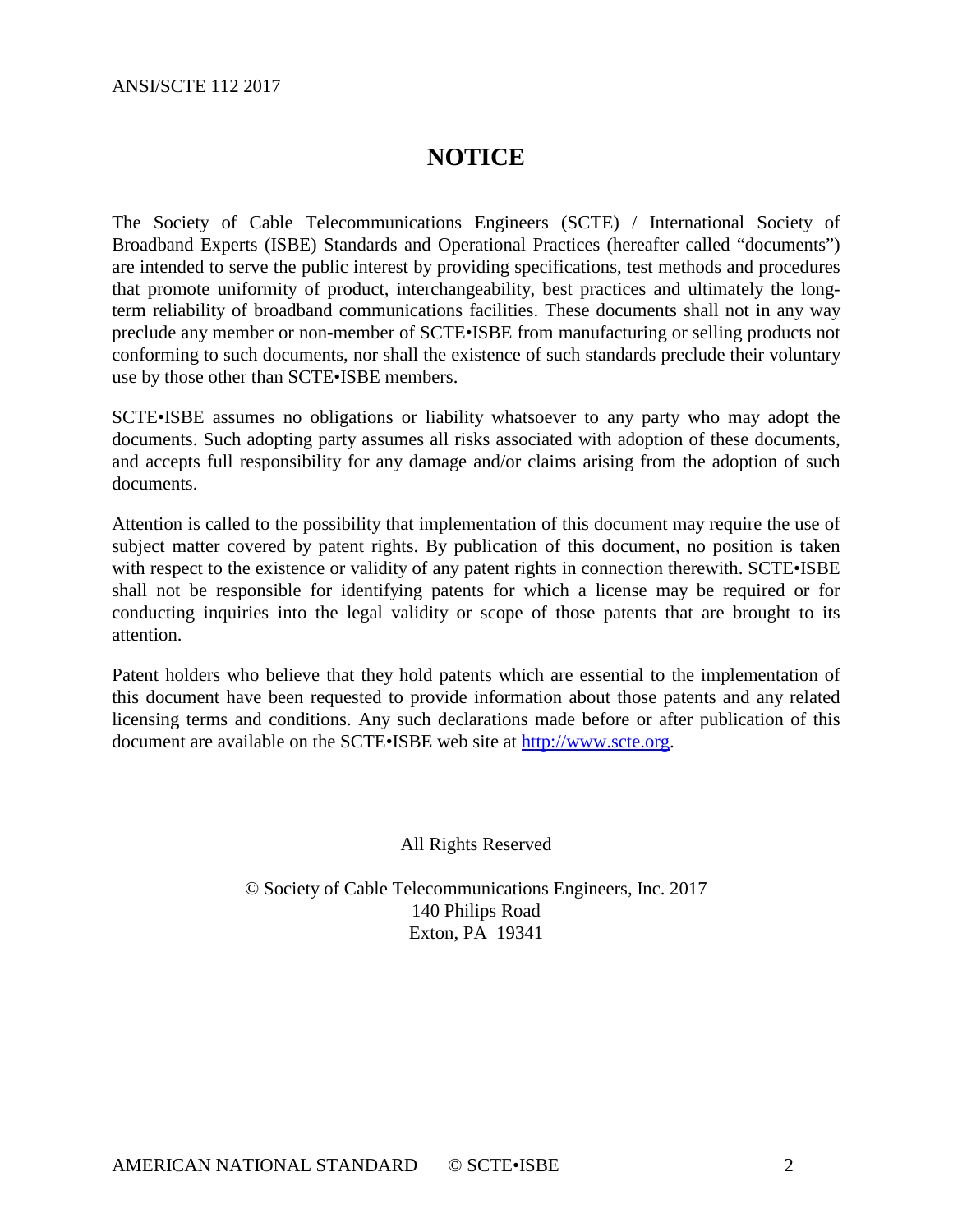### **TABLE OF CONTENTS**

| 6.0 |  |  |  |
|-----|--|--|--|
|     |  |  |  |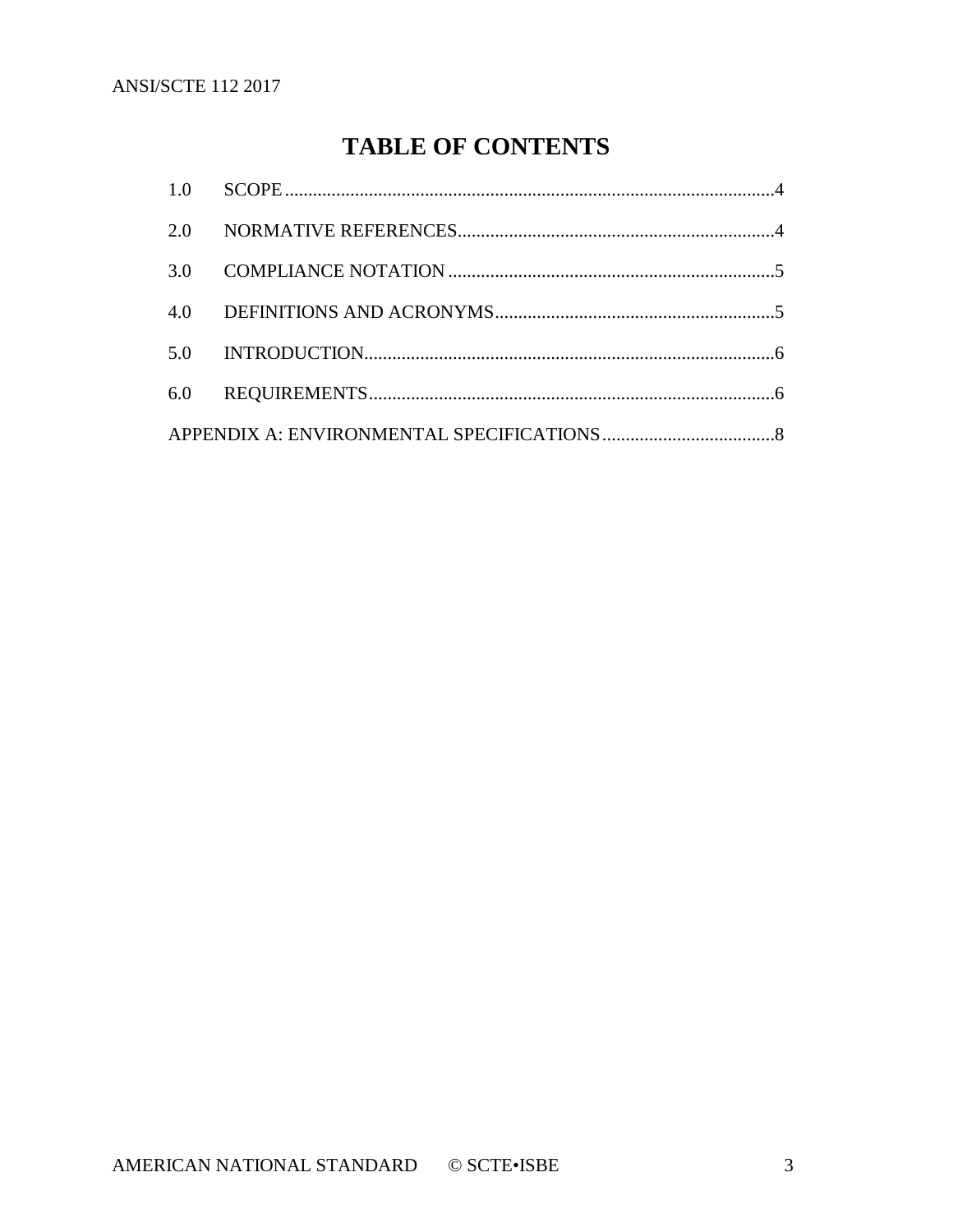#### <span id="page-3-0"></span>**1.0 SCOPE**

This document is identical to SCTE 112 2011 except for informative components which may have been updated such as the title page, NOTICE text, headers and footers. No normative changes have been made to this document.

This document contains the requirements for a "HMS / DOCSIS® Transponder for Outside Plant Power Supply." The HMS / DOCSIS<sup>®</sup> transponder is defined to be a device where the DOCSIS component has been developed or modified specifically for the HMS / DOCSIS® application. This requirement leverages various HMS specifications and MIBS, as well as the DOCSIS® 1.1 specifications and MIBS.

#### <span id="page-3-1"></span>**2.0 NORMATIVE REFERENCES**

The following documents contain provisions, which, through reference in this text, constitute provisions of this standard. At the time of publication, the editions indicated were valid. All standards are subject to revision, and parties to agreement based on this standard are encouraged to investigate the possibility of applying the most recent editions of the documents listed below.

- 2.1 SCTE References
	- 2.1.1 ANSI/SCTE 25-2 2008, Hybrid Fiber/Coax Outside Plant Status Monitoring-MAC Layer
	- 2.1.2 ANSI/SCTE 38-3 2008, Hybrid Fiber/Coax Outside Plant Status Monitoring SCTE-HMS-COMMON-MIB Management Information Base (MIB) **Definition**
	- 2.1.3 ANSI/SCTE 38-8 2005, Hybrid Fiber/Coax Outside Plant Status Monitoring SCTE-HMS-DOWNLOAD-MIB Management Information Base (MIB) Definition
	- 2.1.4 ANSI/SCTE 81 2007, Surge Withstand Test Procedure
	- 2.1.5 ANSI/SCTE 48-2 2008, Test Procedure for Measuring Relative Shielding Properties of Active and Passive Coaxial Cable Devices Using H-P Magnetic Close Field Probe
	- 2.1.6 ANSI/SCTE 23-1 2005, DOCSIS 1.1 Part 1: Radio Frequency Interface
- 2.2 Standards from other Organizations
	- 2.2.1 (ANSI) IEEE Std C62.41.2 -2002IEC 61000-4-2:2008 Electromagnetic compatibility (EMC)- Part 4-2: Testing and measurement techniques - Electrostatic discharge immunity test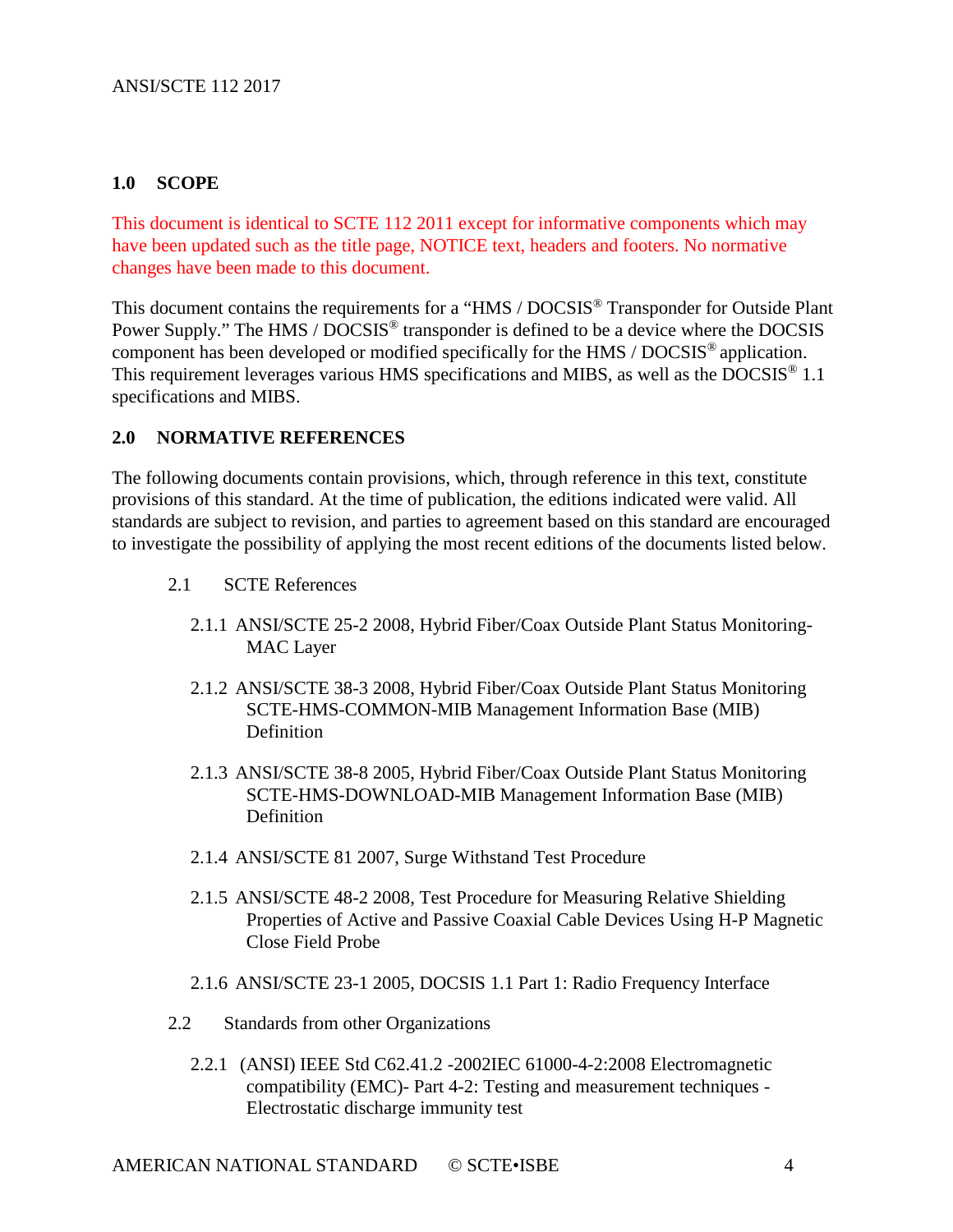#### <span id="page-4-0"></span>**3.0 COMPLIANCE NOTATION**

| "SHALI"      | This word or the adjective "REQUIRED" means that the item is an          |
|--------------|--------------------------------------------------------------------------|
|              | absolute requirement of this specification.                              |
| "SHALL NOT"  | This phrase means that the item is an absolute prohibition of this       |
|              | specification.                                                           |
| "SHOULD"     | This word or the adjective "RECOMMENDED" means that there may            |
|              | exist valid reasons in particular circumstances to ignore this item, but |
|              | the full implications should be understood and the case carefully        |
|              | weighted before choosing a different course.                             |
| "SHOULD NOT" | This phrase means that there may exist valid reasons in particular       |
|              | circumstances when the listed behavior is acceptable or even useful,     |
|              | but the full implications should be understood and the case carefully    |
|              | weighed before implementing any behavior described with this label.      |
| "MAY"        | This word or the adjective "OPTIONAL" means that this item is truly      |
|              | optional. One vendor may choose to include the item because a            |
|              | particular marketplace requires it or because it enhances the product,   |
|              | for example; another vendor may omit the same item.                      |

#### <span id="page-4-1"></span>**4.0 DEFINITIONS AND ACRONYMS**

*CMTS:* Cable Modem Termination System

*DOCSIS*®*:* Data Over Cable Service Interface Specifications<sup>1</sup>

*HMS:* Hybrid Management Sublayer.

*HMTS:* Hybrid Management Termination System.

*Management Information Base (MIB)*: the specification of information in a manner that allows

standard access through a network management protocol.

*NMS:* Network Management System.

*SNMP:* Simple Network Management Protocol.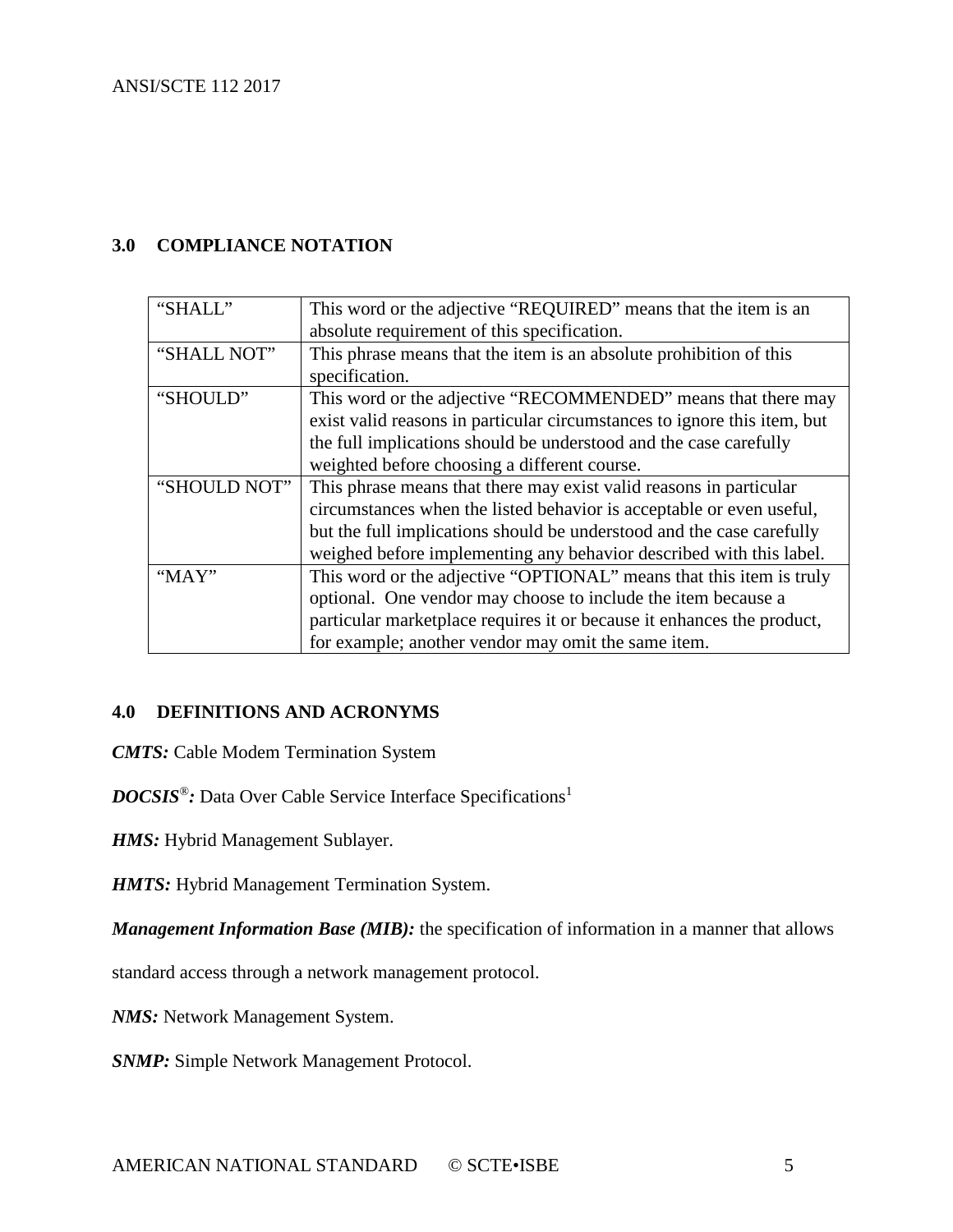#### ANSI/SCTE 112 2017

<sup>1</sup>DOCSIS is a trademark of Cable Television Laboratories, Inc. (CableLabs®)

#### <span id="page-5-0"></span>**5.0 INTRODUCTION**

This document is a combination of the functional and protocol requirements detailed in the HMS and the DOCSIS<sup>®</sup> communication standards. In a system using "HMS / DOCSIS<sup>®</sup> Transponder for Outside Plant Power Supply," rather than the "HMS Transponder for Outside Plant Power Supply" protocol, the physical communication layer to the Network Management System is replaced with the  $DOCSIS^{\&}$  communication layer. This eliminates the need for the HMTS in favor of using the CMTS. From a system perspective the "HMS / DOCSIS<sup>®</sup> Transponder for Outside Plant Power Supply" and CMTS is equivalent to an HMS Transponder for Power Supply and HMTS, offering the same SNMP communications and functional behavior to the management systems.

#### <span id="page-5-1"></span>**6.0 REQUIREMENTS**

The device SHALL be compliant with the requirements in Appendix A and the MIBS listed in Section 2.1, with the following exceptions and qualifications:

6.1 ANSI/SCTE 38-3 2008

All MIB tables and variables SHALL be implemented as specified, but the following tables SHALL NOT be implemented:

- 6.1.1 commonMACGroup, EXCEPT for the commonPhysAddress object, which SHALL be implemented.
- 6.1.2 commonMulticastGroup
- 6.1.3 commonStatsGroup
- 6.1.4 commonRfGroup

#### 6.2 ANSI/SCTE 25-2 2008

At a minimum, the following requirements of ANSI/SCTE 25-2 2008 SHALL be implemented:

- 6.2.1 Appendix A:
	- A.2: Time of day must be obtained
	- A.2.1 Integer representation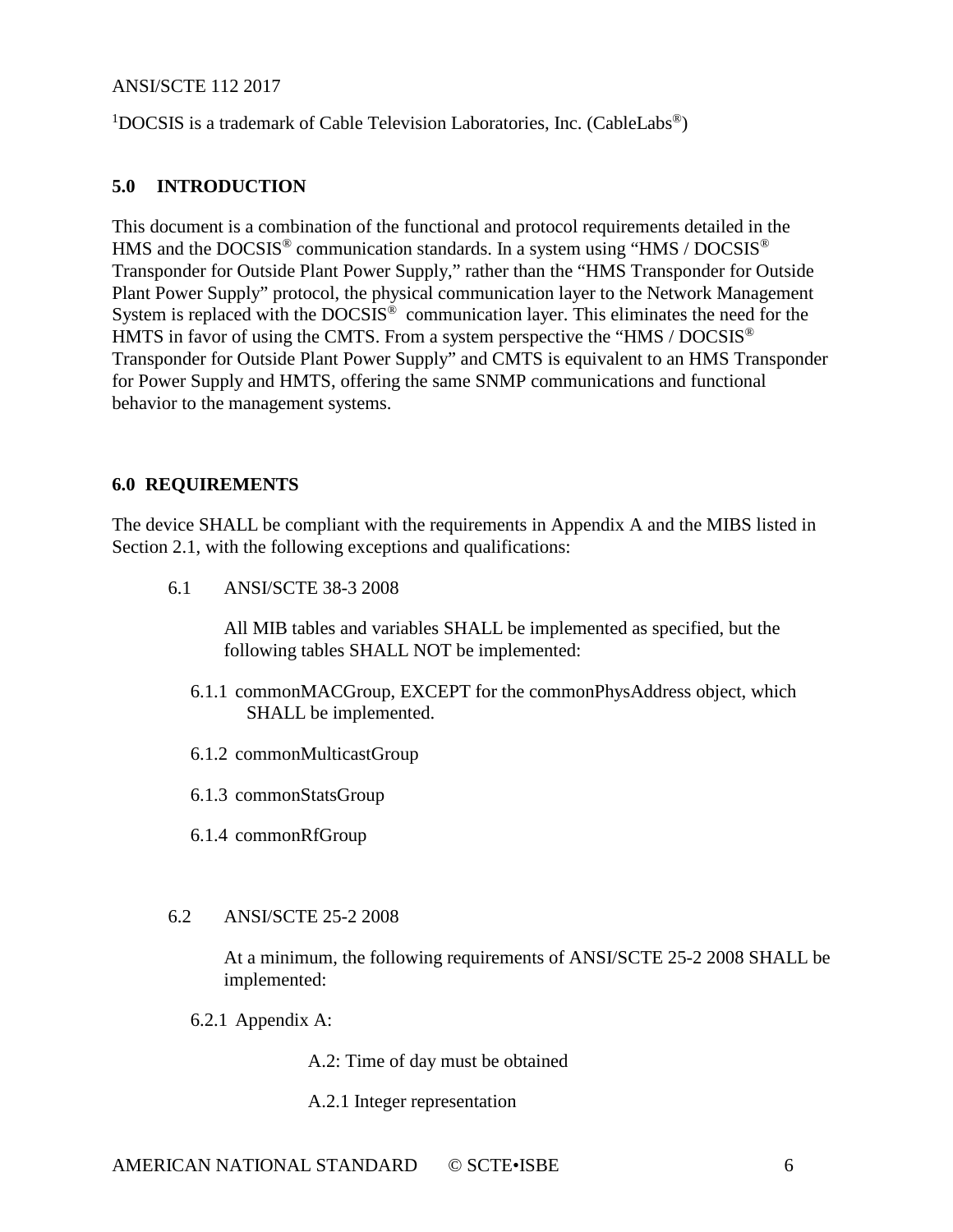#### ANSI/SCTE 112 2017

A.3 Firmware download; optional method; See Section 6.3

A.5.1 Managed properties

A.5.2 Thresholds & operation

A.5.3 MIB

A.5.4 Alarm processing

A.8 Check code

6.3 ANSI/SCTE 38-8 2005

For the purposes of implementing firmware download, ANSI/SCTE 38-8 2005 and/or TFTP as implemented in the DOCSIS standard ANSI/SCTE 23-1 2005 SHALL be implemented.

6.4 Additional Trigger for Cold Start Trap

In the event of an IP address change the transponder SHALL issue a HMS Cold Start Trap.

6.5 Optional Features

The compliant device MAY support enterprise-specific MIBS.